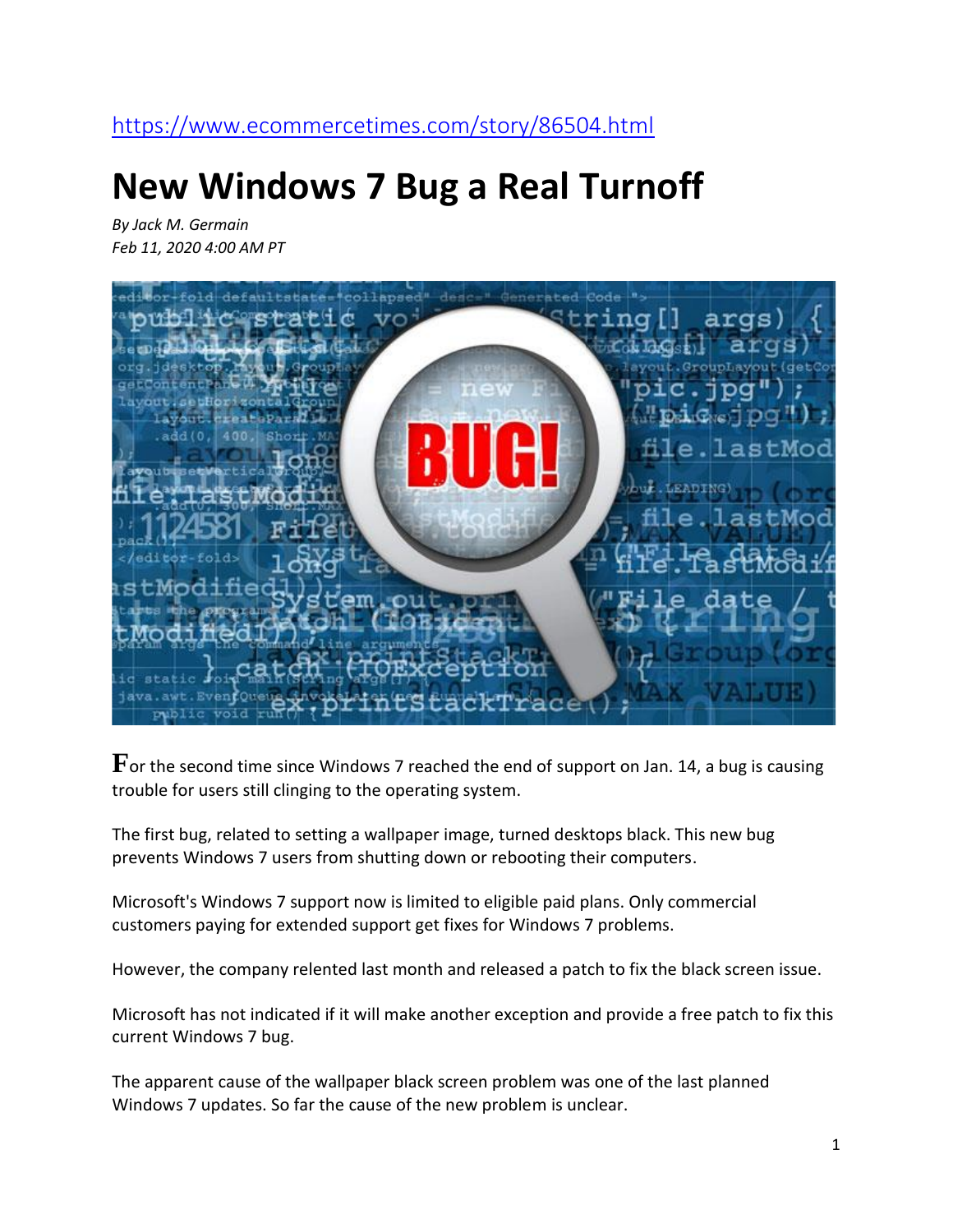This latest problem generates a popup message on affected users' screens that reads, "You don't have permission to shut down this computer" when they attempt to shut down or reboot.

"The impact here is that Windows 7 users have a serious inconvenience to work with. This is almost as if Microsoft wants people to upgrade really bad," said Thomas Hatch, CTO of [SaltStack.](http://www.saltstack.com/)

"Frankly, the only way to move forward safely with Windows 7 is to upgrade," he told the E-Commerce Times.

#### **Workarounds Exist**

Users on various forums are sharing procedures to remedy this newest Windows 7 problem, but no single suggestion is a cure-all for every shutdown or failure to reboot.

"I'm not finding this to be a threat, especially since there are workarounds. More so, servers are very rarely rebooted or shut down," said Chris Morales, head of security analytics at [Vectra.](http://www.vectra.ai/)

He can not remember the last time he shut down his laptop other than rebooting it at the last patch update, he told the E-Commerce Times.

The latest problem with the Windows 7 issue is just a manual user shutdown failing, Morales said.

"Ultimately, I see this being fixed fairly quickly. Honestly, I would be surprised otherwise," he added.

A speedy fix ultimately may depend on Microsoft's willingness to provide another free patch in spite of its decision to offer paid support only.

As of this writing, Microsoft has not answered our questions about what is causing the problem or whether the company will provide a free patch to fix it.

## **Or Not so Fast**

Despite being unsupported, many people still use Windows 7. This could be because they do not trust Windows 10 or they are just tired of updates, suggested Anh Trinh, managing editor of [GeekWithLaptop.](https://www.geekwithlaptop.com/)

"Since they are using an unsupported OS, Microsoft won't likely care about it and will leave the problem," he told the E-Commerce Times.

Even if Microsoft makes an exception and updates this Windows 7 problem, there will be future problems, Trinh warned.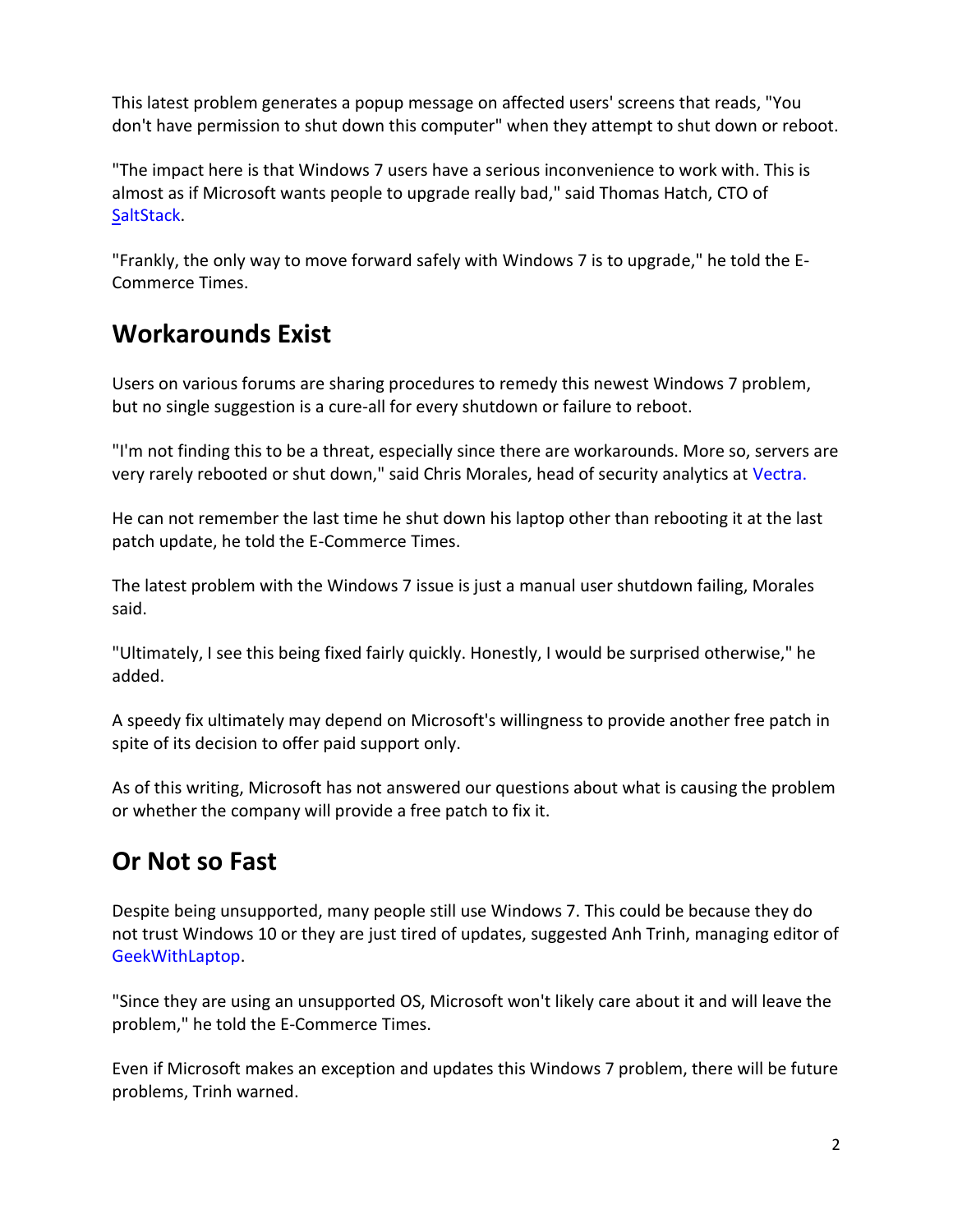"Luckily, the bug this time has many workarounds. So, in my opinion, it becomes more of a minor inconvenience rather than an actual problem," he said.

You also have to take into accounts that Windows 7 is more prone to cyberattacks, viruses and bugs, thanks to the lack of support and development it gets. Inevitably the best solution is to move on, Trinh noted.

## **Trial and Error Workarounds**

One suggestion bouncing around the Internet since the new Windows 7 problem surfaced over the last two days involves creating another admin account if a second one does not already exist. Then log into that account and log back into the default admin account. A normal shut down or reboot should result.

Another workaround, which [Quick Heal describes in detail here,](https://esupport.quickheal.com/support/solutions/articles/23000020281) involves modifying a key entry in the Group Policy Editor. Here is the process:

- Press Windows+R to open the Run window. Then type: gpedit.msc and press Enter to access the editor window.
- In the Group Policy Editor window go to: Computer Configuration > Windows Settings > Security Settings > Local Policies > Security Options. In that window, search in the right panel for "User Account Control: Run all administrators in Admin Approval Mode" and click on that option.
- In the new window that opens, select "Enable."
- Now reopen the Run window (Windows+R), type "gpupdate /force" and press Enter to update all group policies.
- Restart or shut down your system normally.

"If you can't turn off after the gpupdate, then kill (that operation) and rerun Explorer.exe from the Run dialog," said Banish Angural, owner of [Social Media Fellow.](http://www.socialmediafellow.com/)

#### **Other Approaches**

The shutdown/reboot failure ultimately may have only one solution -- a hard reset. That was the only cure for a number of his firm's clients, said Rich Spinelli, principal at [Core Technologies.](http://www.c-ore.com/)

"The solution was to do a hard shutdown, restart the PC, go through local admin account - away from the active directory Windows domain. Then do a disk check to address any corruption issues that may have been caused by the sudden shutdown," he told the E-Commerce Times.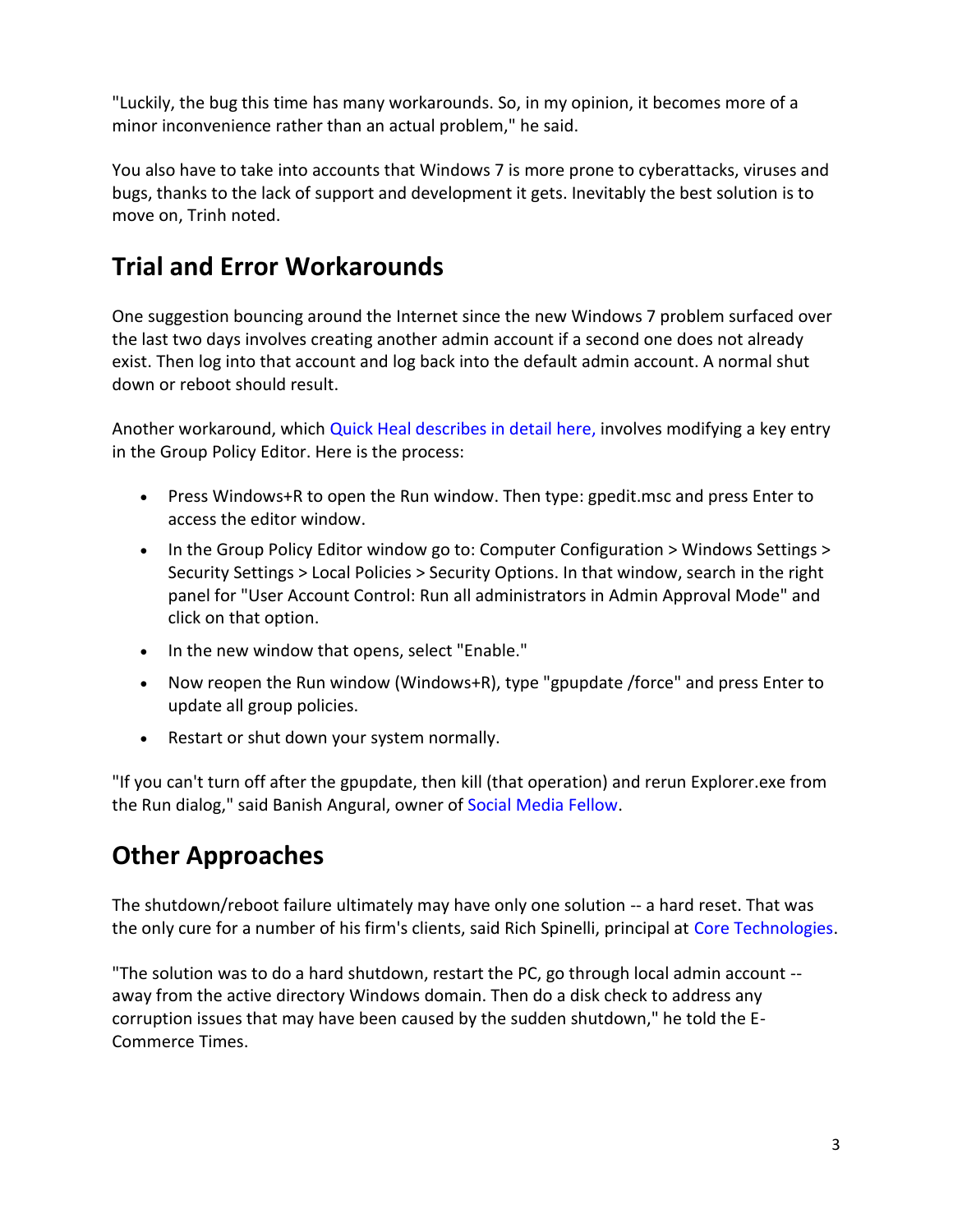A less successful suggestion, according to some Windows 7 user reports, is to disable Adobe update services. A recent Adobe update is a possible cause of the issue, Angural told the E-Commerce Times.

Two other quick fixes that may work are 1) pressing simultaneously the CTL+ALT+DEL keys several times. Then click the red icon in the lower right-hand corner of the screen; or 2) log off the current session by pressing Windows+L and then click on the red icon in the lower righthand corner of the screen. Or run the Group Policy Editor from the command line to force permissions.

Of course, you can just pull the plug -- literally. Unplugging the computer will allow you to reboot. However, it might foul up some of the Windows 7 processes still running. In turn, that could cause file corruption to be discovered when you reboot.

"While it is not a great band-aid for this problem, many users do not realize that you can shut a computer down by holding down the power button for 5-10 seconds. This will hard power down your system and is not considered the best approach, but it will get the thing shut down," said SaltStack's Hatch.

#### **Final Solution**

Windows 7 is a cybersecurity nightmare on many levels, starting with Microsoft dropping support for Windows 7 last month, according to Luka Arezina, editor-in-chief at [DataProt.](https://dataprot.net/) Assuming the businesses using Windows 7 do not rely heavily on Internet security -- such as your local hardware store or mom and pop shops in the neighborhood -- Windows 7 will do the trick.

"My best tip as a former Windows 7 user is to put the computer to hibernate if it allows for it. Either way, there will be no future updates, so you're not losing much if your PC never shuts down," he told the E-Commerce Times.

Keeping it on 24/7 is not ideal either, as it will drain your electric bill and wear down the hardware faster. In the worst-case scenario, at least unplug the monitor or shut down the display if it is a laptop, to keep it from overheating, Arezina recommended.

Given the complexity of today's viruses and exploits, he does not recommend using Windows 7 at all, if possible. However, if you are using Windows 7, make sure to have an antivirus program set up, he said.

Ideally, Windows 7 users should have antivirus protection installed as a browser add-on as well, since many new exploits target the average Internet user. With active shields, at least you will be protected from any malicious link or browser hijack that you might accidentally stumble upon while browsing the Internet, he explained.